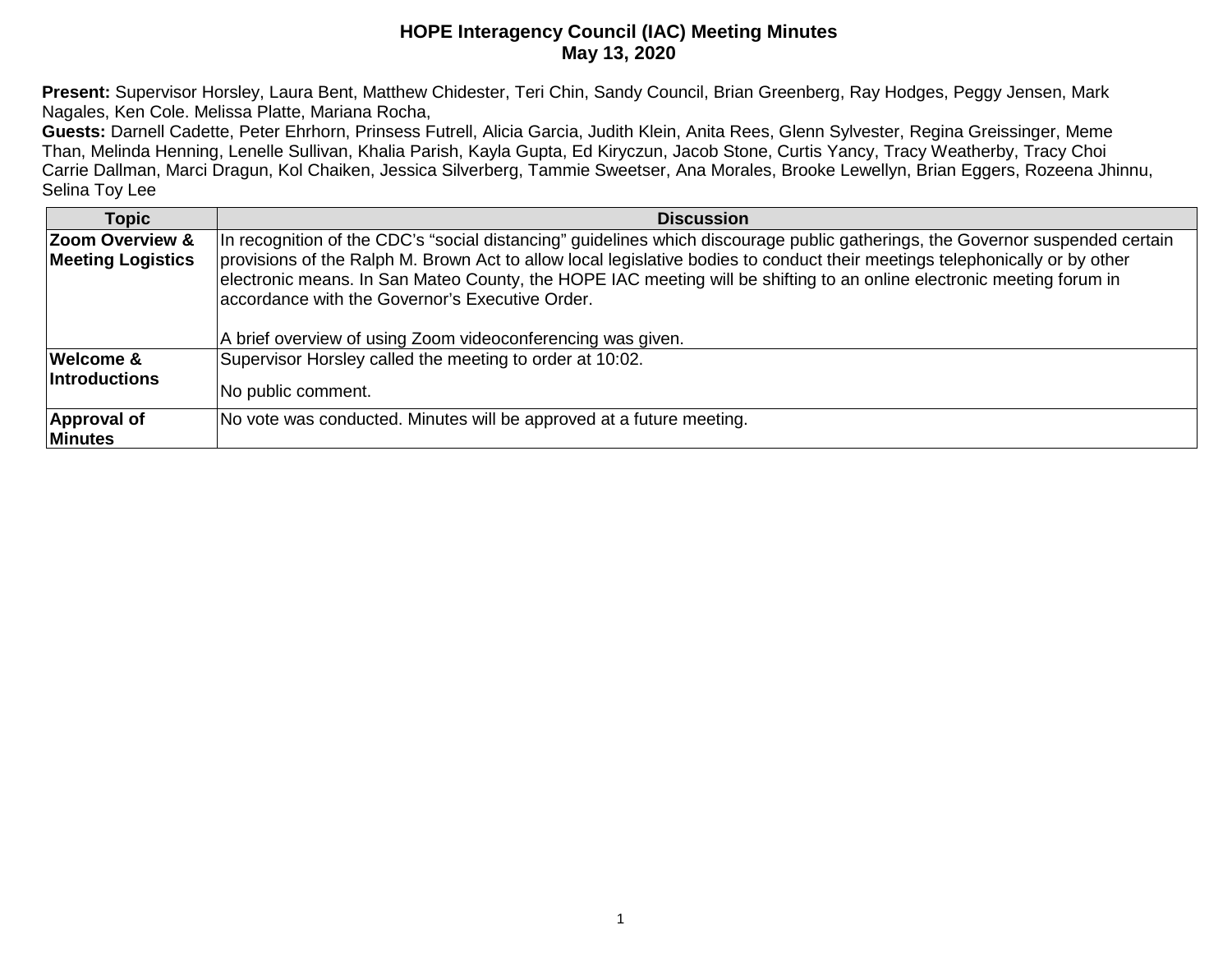| <b>Homeless Services</b><br>During the COVID-<br>19 Pandemic | Ken Cole, HSA, Agency Director acknowledged the incredible and intense work that all homeless service providers have done<br>in respond to COVID-19.                                                                                                                                                                                                                                                                                                                                                                                                                                                                                                                                                                                                                                                                                                                                                                                                                                                                                                                                                                                                                        |
|--------------------------------------------------------------|-----------------------------------------------------------------------------------------------------------------------------------------------------------------------------------------------------------------------------------------------------------------------------------------------------------------------------------------------------------------------------------------------------------------------------------------------------------------------------------------------------------------------------------------------------------------------------------------------------------------------------------------------------------------------------------------------------------------------------------------------------------------------------------------------------------------------------------------------------------------------------------------------------------------------------------------------------------------------------------------------------------------------------------------------------------------------------------------------------------------------------------------------------------------------------|
|                                                              |                                                                                                                                                                                                                                                                                                                                                                                                                                                                                                                                                                                                                                                                                                                                                                                                                                                                                                                                                                                                                                                                                                                                                                             |
| Ken Cole & Jessica<br>Silverberg,<br>(HSA)                   | He shared a few items related to our County's response to COVID:<br>- HSA is working in close coordination with EOC and other county departments<br>Shelters implemented new safety processes and guidelines, including enhanced facility cleaning procedures, education to<br>clients regarding social distancing, screening for COVID symptoms, etc.<br>- Health's Healthcare for the Homeless program issued guidance for shelter operations during COVID-19<br>- The Offsite Temporary Shelter Program (OTSP) was created to move high risk adult shelter residents to hotels in order to<br>have a safer place for them to be sheltered and in order to reduce the population at each adult shelter so that social distancing<br>could occur at each shelter. This program was a critical early step to mitigate risks for these vulnerable adults and for all shelter<br>residents. This was implemented quickly to respond to the crisis, and HSA is grateful to the shelter providers who have<br>implemented this program and have gone above and beyond to continue serving their clients who are now being sheltered in<br>different locations via this program. |
|                                                              | Created additional shelter capacity in temporary modular trailers next to Maple Street Shelter and at Project WeHOPE in space<br>that was available temporarily to be used for shelter<br>Created a new temporary shelter program called Bayfront Station, in partnership with Samaritan House, which provides non-<br>congregate shelter for high risk homeless clients who meet FEMA high risk criteria, via leased hotel rooms. Bayfront Station<br>has a capacity of 83 rooms.<br>Homeless services, including shelter, continue to be accessed via the Core Service Agencies, which provide safety net services<br>and are also the entry point for coordinated entry into homeless services.                                                                                                                                                                                                                                                                                                                                                                                                                                                                          |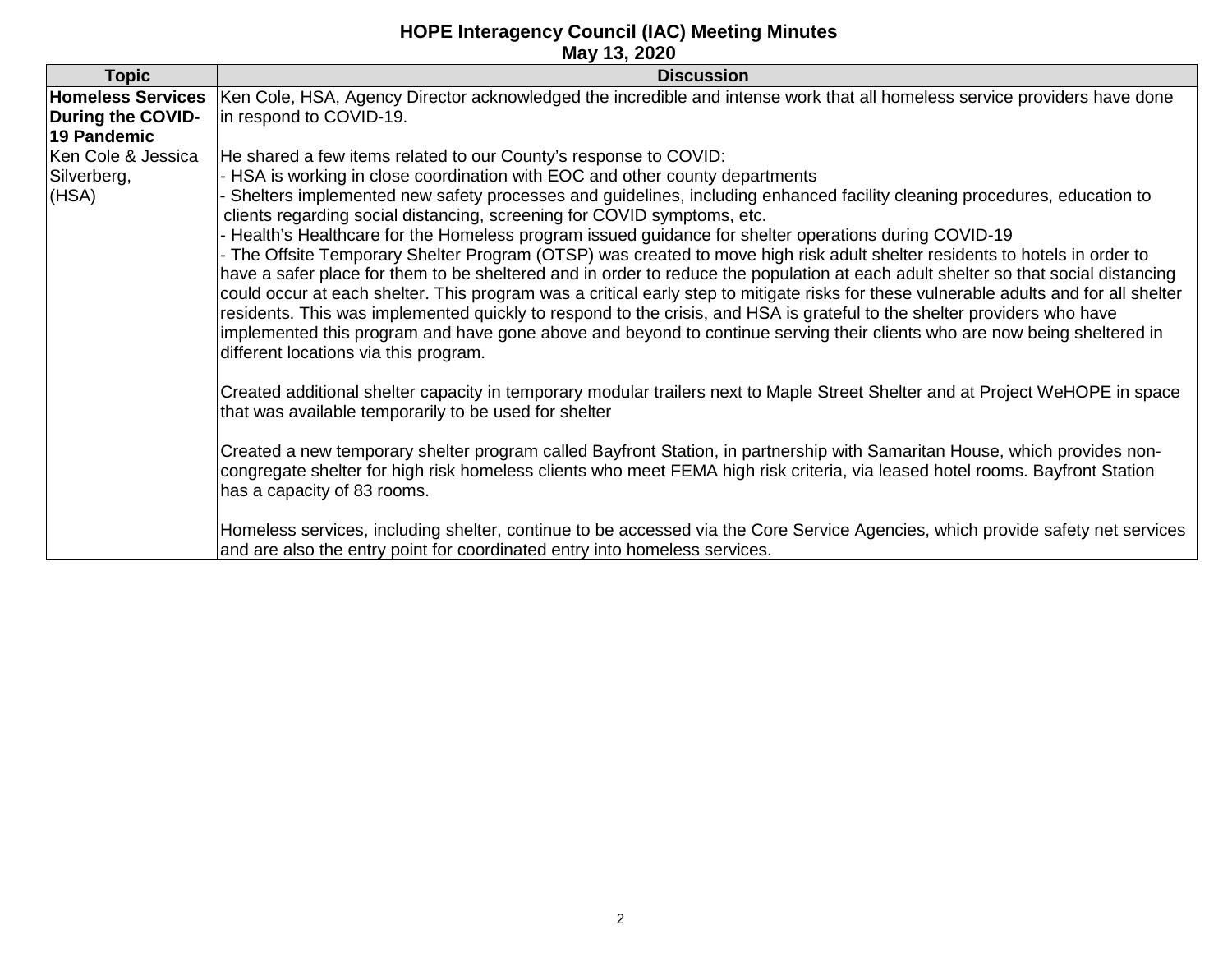| <b>Topic</b>                                                                                                                    | <b>Discussion</b>                                                                                                                                                                                                                                                                                                              |
|---------------------------------------------------------------------------------------------------------------------------------|--------------------------------------------------------------------------------------------------------------------------------------------------------------------------------------------------------------------------------------------------------------------------------------------------------------------------------|
| <b>Homeless Services</b><br><b>During the COVID-</b><br>19 Pandemic:<br>Updates from<br>shelter providers                       | Agencies that operate some of the large shelter programs in the community shared with HOPE IAC some updates about how<br>their programs are operating during COVID-19 and how COVID is impacting their clients                                                                                                                 |
|                                                                                                                                 | Laura Bent, Samaritan House<br>Safe Harbor Shelter is a 90-bed shelter very full usually but due to COVID 40 clients have been moved offsite to a hotel (OTSP<br>Program) so Safe Harbor can practice social distancing. Clients still receive case management through virtual meetings.                                       |
| Laura Bent<br>(Samaritan House),<br>Jacob Stone<br>(LifeMoves),<br>Alicia Garcia<br>(Project WeHOPE)<br>Melissa Platte<br>(MHA) | Cleaning, sanitizing, social distancing, and temperature screenings have been implemented in the shelter.                                                                                                                                                                                                                      |
|                                                                                                                                 | Volunteers have been suspended for shelter.                                                                                                                                                                                                                                                                                    |
|                                                                                                                                 | Bayfront Station provides non-congregate shelter to people experiencing homelessness who meet high risk criteria.                                                                                                                                                                                                              |
|                                                                                                                                 | Alicia Garcia, Project WeHOPE<br>Reduced clients in our main shelter, with some shelter clients having moved into the OTSP program, with continuing services<br>from Project WeHOPE.                                                                                                                                           |
|                                                                                                                                 | Sanitizing and cleaning done throughout the day and temperature screenings occur.                                                                                                                                                                                                                                              |
|                                                                                                                                 | Zoom meetings with staff and clients. Zoom classes are being held for clients.                                                                                                                                                                                                                                                 |
|                                                                                                                                 | Melissa Platte, MHA<br>MHA's shelter and transitional housing have continued to operate with new cleaning procedures and other protocols.<br>Screenings for all residents and staff.                                                                                                                                           |
|                                                                                                                                 | Many classes/services are being held virtually.                                                                                                                                                                                                                                                                                |
|                                                                                                                                 | Jacob Stone, LifeMoves<br>Programs have implemented new safety policies and procedures. Clients and staff screenings are done. Masks worn by all<br>clients and staffs.                                                                                                                                                        |
|                                                                                                                                 | Many case manager-client meetings are being done virtually, which is working well.                                                                                                                                                                                                                                             |
|                                                                                                                                 | In the LifeMoves family shelters have made extra steps to assist the children with school, activity baskets and other items for<br>families.                                                                                                                                                                                   |
|                                                                                                                                 | At Maple Street, operations have continued, with about 40 clients having moved into the OTSP program, with continuing<br>services from Maple Street. In addition, mobile trailers have been provided by the County which has allowed Maple Street to<br>serve additional clients on site, while maintaining social distancing. |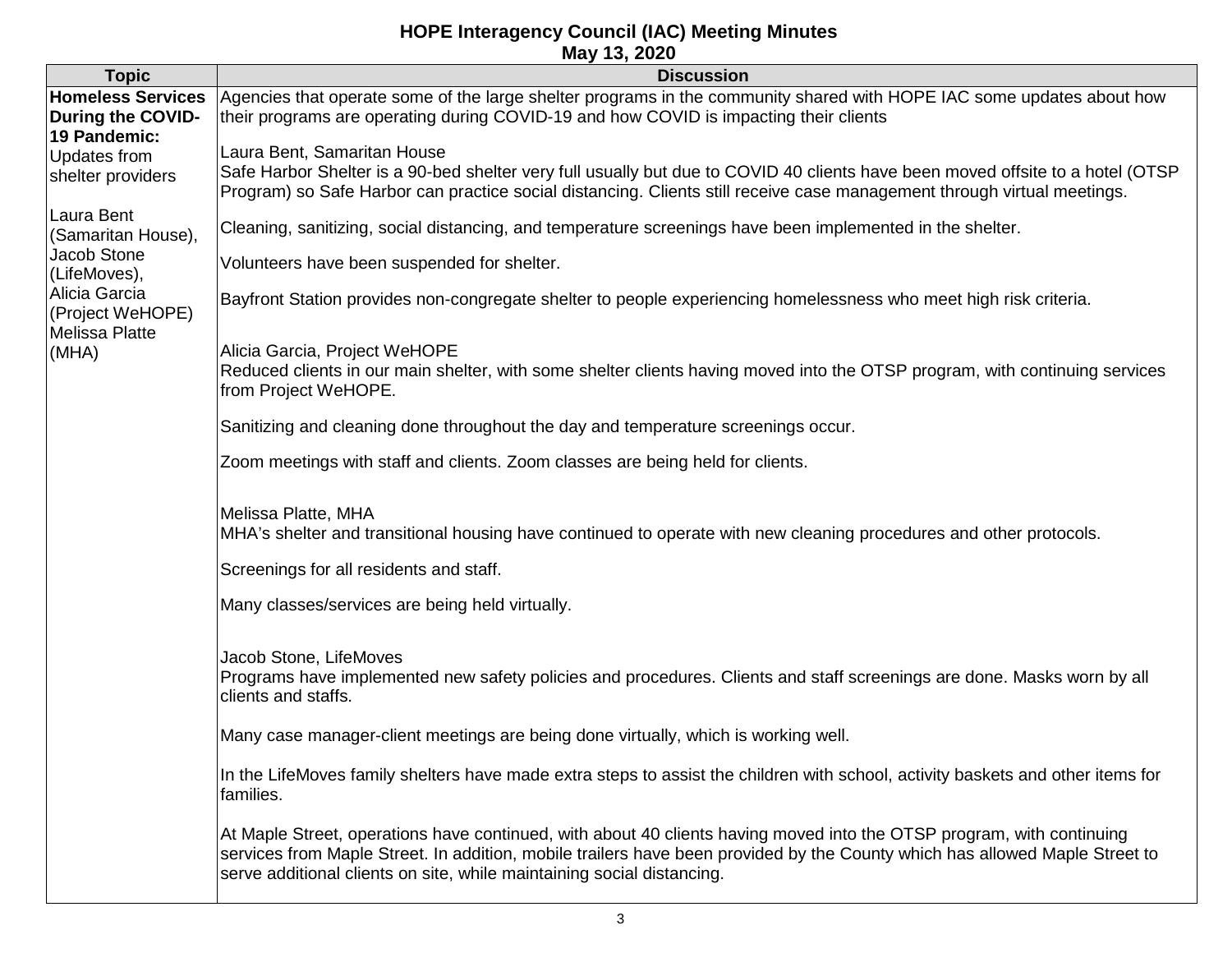|                                                                                                                   | 1114 Y TV, EVEV                                                                                                                                                                                                                                                                                                                                                                                                                                                                                                                                                                                                                                           |
|-------------------------------------------------------------------------------------------------------------------|-----------------------------------------------------------------------------------------------------------------------------------------------------------------------------------------------------------------------------------------------------------------------------------------------------------------------------------------------------------------------------------------------------------------------------------------------------------------------------------------------------------------------------------------------------------------------------------------------------------------------------------------------------------|
| <b>Topic</b>                                                                                                      | <b>Discussion</b>                                                                                                                                                                                                                                                                                                                                                                                                                                                                                                                                                                                                                                         |
| <b>Homeless Services</b><br><b>During the COVID-</b><br>19 Pandemic<br>Services for people<br>who are unsheltered | Selina Toy Lee, HSA, introduced programs that serve people experiencing unsheltered homelessness to share information<br>about how they are serving clients doing COVID.                                                                                                                                                                                                                                                                                                                                                                                                                                                                                  |
|                                                                                                                   | Brian Greenberg, LifeMoves<br>LifeMoves Homeless Outreach Team has continued providing services to people who are unsheltered, and have implemented<br>protocols for staff and clients. Many clients have lost employment and LifeMoves is implementing strategies to keep the clients<br>engaged.                                                                                                                                                                                                                                                                                                                                                        |
|                                                                                                                   | Anita Reese, Pacifica Resource Center<br>Pacifica Resource Center recently started a new homeless outreach program, which is serving people experiencing<br>homelessness, including people living in motor homes/RVs.                                                                                                                                                                                                                                                                                                                                                                                                                                     |
|                                                                                                                   | Christopher King, San Mateo County Health Street Medicine Team<br>Provide medical care directly to those who are expereicning homelessness. The team includes a Nurse Practitioner,<br>Psychiatrist, and a Medical Assistant, and they provide acute care, mental health care and linkage to alcohol and drug<br>treatment. The team works closely with LifeMoves Homeless Outreach Team. During COVID services are continuing, with<br>some additional enhancements, including handing out masks, sanitizer and conducting health education. Street Medicine is<br>also conducting COVID testing if a person screens as having potential COVID symptoms. |
| <b>Homeless Services</b>                                                                                          | Peggy Jensen provided an update about SMC Strong                                                                                                                                                                                                                                                                                                                                                                                                                                                                                                                                                                                                          |
| <b>During the COVID-</b>                                                                                          |                                                                                                                                                                                                                                                                                                                                                                                                                                                                                                                                                                                                                                                           |
| 19 Pandemic<br>SMC Strong and<br>Emergency                                                                        | The San Mateo County Strong Fund (SMC Strong) was established by the San Mateo County Board of Supervisors in March<br>2020 to assist individuals, families, non-profits, and small businesses that have been impacted by COVID-19.                                                                                                                                                                                                                                                                                                                                                                                                                       |
| <b>Financial Assistance</b><br>Peggy Jensen,<br><b>CMO</b>                                                        | SMC Strong - Emergency Financial Assistance for individuals and families (administered by the Core Service Agencies)<br>$\bullet$<br><b>SMC Strong- Small Business Grants</b><br><b>SMC Strong- Non-Profit Grants</b><br>$\bullet$                                                                                                                                                                                                                                                                                                                                                                                                                        |
| <b>Homeless Services</b>                                                                                          | Jessica Silverberg, HSA, introduced Laura Bent, from Samaritan House, to speak regarding as a Core Service Agency and as                                                                                                                                                                                                                                                                                                                                                                                                                                                                                                                                  |
| <b>During the COVID-</b>                                                                                          | the administrator for the SMC Strong emergency financial assistance program.                                                                                                                                                                                                                                                                                                                                                                                                                                                                                                                                                                              |
| 19 Pandemic                                                                                                       |                                                                                                                                                                                                                                                                                                                                                                                                                                                                                                                                                                                                                                                           |
| Updates from an                                                                                                   | Laura Bent presented information on the Core Service Agencies' Emergency Financial Assistance Program and how SMC                                                                                                                                                                                                                                                                                                                                                                                                                                                                                                                                         |
| emergency financial                                                                                               | Strong funding is providing additional emergency financial assistance. The 8 Core Service Agencies have received a huge                                                                                                                                                                                                                                                                                                                                                                                                                                                                                                                                   |
| assistance provider:                                                                                              | increase in applications for/need for emergency financial assistance.                                                                                                                                                                                                                                                                                                                                                                                                                                                                                                                                                                                     |
| Laura Bent,                                                                                                       |                                                                                                                                                                                                                                                                                                                                                                                                                                                                                                                                                                                                                                                           |
| Samaritan House                                                                                                   |                                                                                                                                                                                                                                                                                                                                                                                                                                                                                                                                                                                                                                                           |